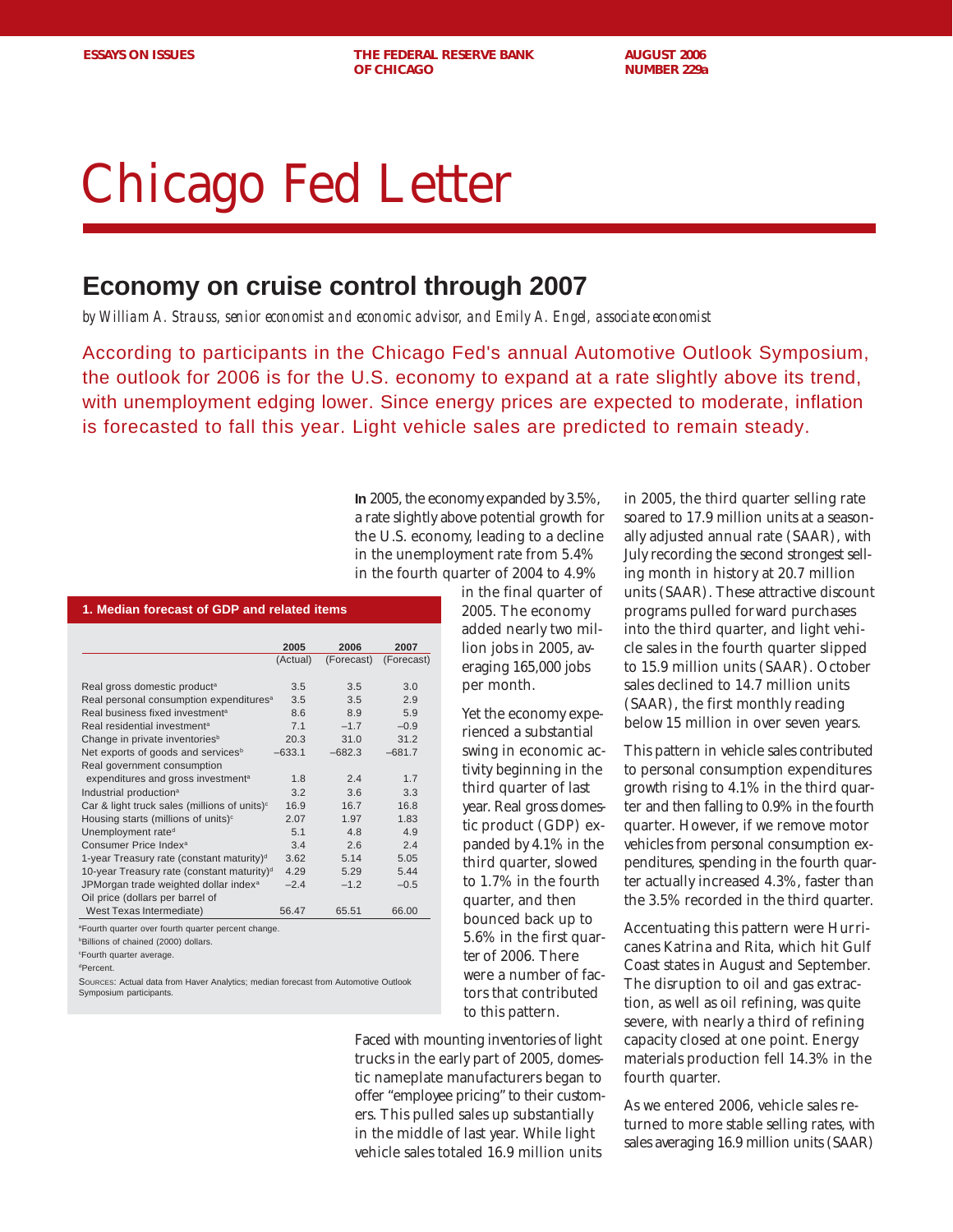in the first quarter, in line with last year's sales. Energy materials output rose 11.9% in the opening quarter as a good part of the disrupted Gulf production came back on line. Because the severe shocks were not repeated in the first quarter, real GDP growth rebounded to 5.6%. Also, the unemployment rate fell to 4.7% in the opening quarter of 2006.

One challenge the economy continues to face is the effect of rising energy prices. Oil prices rose from around \$47 per barrel at the beginning of 2005 to slightly above \$60 by the end of the year. It has continued to move higher in the early part of 2006, rising to over \$70 per barrel in May.

Higher energy prices have contributed to the rising inflation rate. Running around 3.0% in early 2005, inflation rose to average 3.7% in the first quarter of 2006.

The Federal Reserve continued raising short-term interest rates throughout

While light vehicle sales remained relatively stable, the Big Three's market share continued to deteriorate. Compared with last year's market share through May, the Big Three's year-to-date market share fell an additional 2.6 percentage points, averaging 54.9% in the first five months of 2006. This translates into a sales loss of over 400,000 units over this period. This amount represents a loss that is equivalent to the annual output of roughly two assembly plants.

Against this backdrop, the Federal Reserve Bank of Chicago held its thirteenth annual Automotive Outlook Symposium on June 1 and 2, 2006, at its Detroit Branch. More than 80 economists and analysts from business, academia, and government attended the conference. This *Chicago Fed Letter* reviews last year's forecasts for 2005; analyzes the forecasts for 2006 and 2007 (see figure 1); and summarizes the presentations at this year's conference.

Oil prices are predicted to fall to average \$65.51 per barrel in the final quarter of this year and then remain at that level, averaging \$66.00 at the end of 2007.

2005 and early 2006, with the federal funds rate rising from 2.25% at the beginning of last year to 5.00% by May of this year. Yet mortgage interest rates stayed low through most of 2005, averaging around 5.75% for the first three quarters of 2005; they began to rise, averaging 6.22% in the fourth quarter of 2005, and eventually reached 6.60% in May 2006.

This increase in mortgage rates appears to be gradually slowing the housing market. Year-to-date housing starts through May of this year were 2.04 million units, down 1.3% from a comparable period a year earlier.

Manufacturing output expanded at a solid pace in 2005, increasing 4.3%. Manufacturing output growth expanded at a faster pace in the first quarter of 2006, rising by 5.9% compared with the previous quarter.

At the 2005 Automotive Outlook Symposium, participants were anticipating that the economy in 2005 would expand at a 3.2% rate, just a bit below the 3.5% growth that did occur. With an accurate economic growth forecast, they also were quite close in their forecast for the unemployment rate. They expected that the unemployment rate would fall to average 5.2% in the fourth quarter of 2005, virtually in line with the actual 5.1% rate that unemployment averaged. Inflation was predicted to average 2.7%, lower than the 3.4% actual rise in inflation. This higher actual result was in part due to a tamer outlook for oil prices in 2005. Last year, forecasters expected oil prices to average \$49 per barrel in the fourth quarter of 2005, but oil prices wound up averaging over \$56. Light vehicle sales were predicted to come in at 16.7 million units, slightly below the 16.9 million units sold during 2005.

While housing starts were expected to rise to 2.00 million units in 2005, they actually increased to 2.07 million units.

The forecasts for 2006 and 2007 are for economic growth, outside of the housing sector, to remain solid this year and then to moderate in the following year but still expand at a rate that would be regarded as close to trend. The housing sector is forecasted to fall at a controlled pace both this year and next. Real GDP is anticipated to rise by 3.5% this year and by 3.0% in 2007. With economic growth being slightly above trend this year, the unemployment rate is expected to fall to average 4.8% in the fourth quarter of this year and then edge higher to average 4.9% in the final quarter of 2007. Inflation in 2006 is expected to decline to 2.6% and then ease a bit more next year to 2.4%. Oil prices are predicted to fall to average \$65.51 per barrel in the final quarter of this year and then remain at that level, averaging \$66.00 at the end of 2007. Personal consumption expenditures are forecasted to expand by a solid 3.5% rate in 2006 and then rise by 2.9% in 2007. Light vehicle sales are expected to remain steady, with sales edging down to 16.7 million units this year and then edging back up to 16.8 million units next year. Business fixed investment is expected to increase a strong 8.9% in 2006 and 5.9% in 2007. Industrial production is forecasted to increase at a slightly faster rate than GDP growth, rising 3.6% this year and 3.3% next year. With this increased pace, business inventory increases are expected to rise to a level that is slightly higher than in the past several years.

One sector that takes a step back over the next year and a half is housing. With long-term interest rates forecasted to increase by 100 basis points in 2006 and by an additional 15 basis point in 2007, housing starts are predicted to fall in 2006 to a level of 1.97 million units and then to 1.83 million units in 2007. After rising by 7.1% in 2005, residential investment is expected fall 1.7% this year and then decline 0.9% in 2007.

The dollar's value has been declining over the past four years. The dollar is predicted to decline in 2006 and 2007 by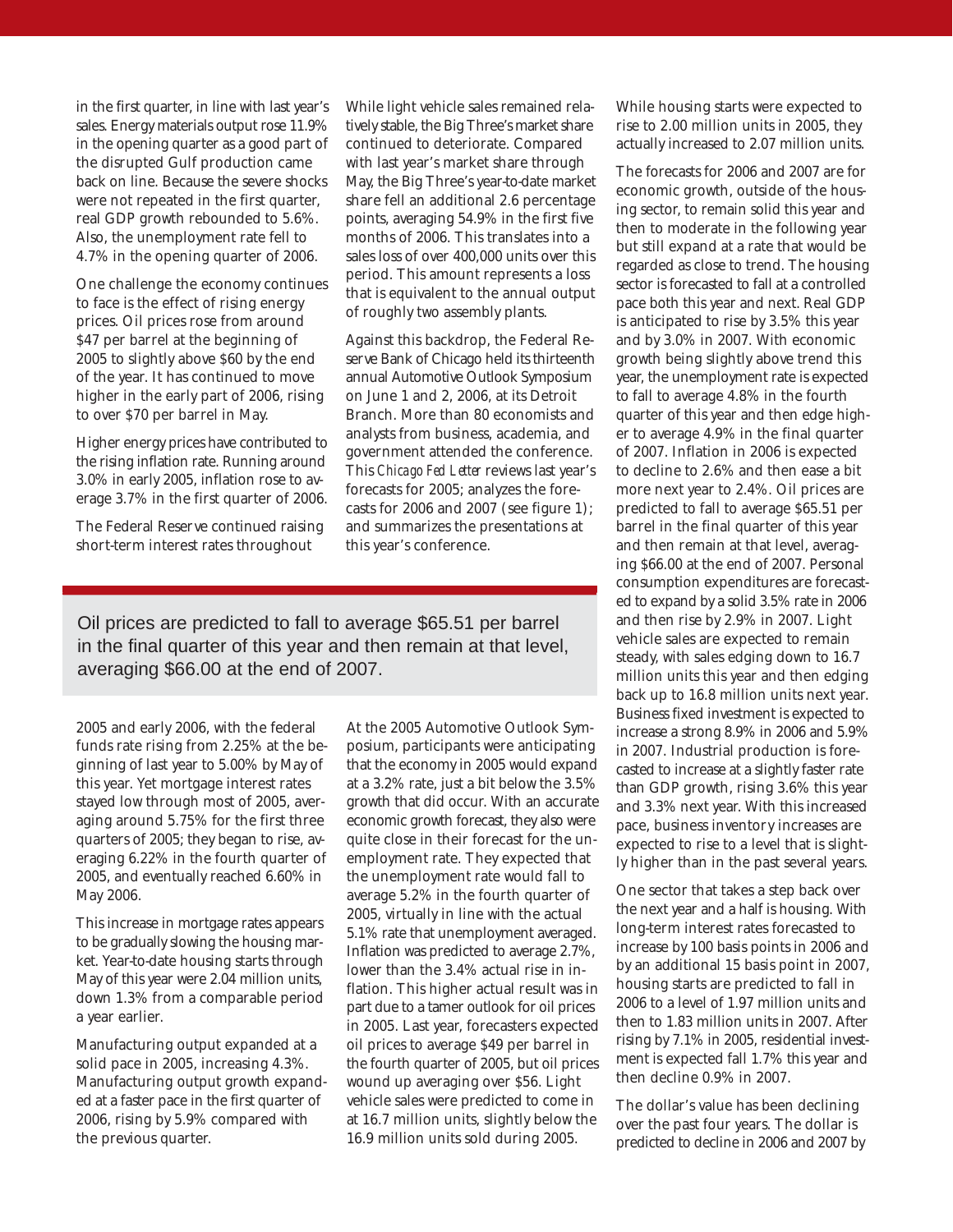1.2% and 0.5%, respectively. The trade deficit is predicted to worsen in 2006 and then remain unchanged next year.

## **Auto sector outlook**

Paul Ballew, the executive director of global market and industry analysis for General Motors Corporation (GM), delivered the 2006–07 vehicle sales outlook for the Big Three automakers. In his presentation, Ballew discussed markets that underperform due to various pressures, including the dual problem of rising oil costs and interest rates. Global economic expansion is expected to continue in the near future, leading to higher oil prices and interest rates. Due to these factors and an expected softening in the housing market, automotive sales are only expected to increase approximately 1.5 million units in 2006.

According to Ballew, the automotive industry is increasingly facing more challenges. Currently, the industry must restructure itself by creating a new and improved business model that accommodates price pressures. Unfortunately, outside factors, such as higher oil prices and interest rates, are hindering the auto companies' plans to launch a new business model. In addition, legacy costs (e.g., health care costs for retired workers) provide another obstacle to industry restructuring. On a positive note, however, product costs, marketing costs, and operational costs are competitively priced for this industry. Even though 2006 is forecasted to be a stronger year than 2005 for the automotive industry, Ballew noted that the Big Three's market share has been steadily decreasing since 1965. Still, a positive note for GM in particular is the fact that its attrition program is much stronger than expected.

The next speaker, Ken Vieth, the coprincipal for Americas Commercial Transportation Research Company, presented the heavy equipment outlook. He stated that with the Environmental Protection Agency's new mandates to reduce emissions in 2007, Class 8 trucks (trucks that haul everyday products) are predicted to continue to have strong sales through the end of 2006. Retail sales of Class 8 trucks reached record levels in April 2006, Vieth noted, and

build rates for these trucks continue to stay at high levels. Even though truck sales remain strong, the major problem with trucking seems to be the lack of available drivers. This truck driver shortage is a global problem and allows truckers to retain their pricing power and to pass along their increased costs, such as higher fuel prices, to their suppliers. There is a great demand for hauling freight, but the lack of truck drivers requires the trucking industry to look at other means of transporting goods. Transporting goods by rail has the potential to help (trucking companies have been known to place trailers onto rail cars due to lack of drivers). Still, railroad transport cannot reduce all the backlogs in trucking transport because there simply aren't enough rail cars, nor is there enough storage capacity on trains. Should the demand for trucking/railroad shipments follow the current expansive trend, some relief may come with a new 2009 highway bill that contains a provision allowing trucks to carry more freight. If that bill passes, the new longer and heavier trucks that would follow might form part of the solution to the lack of drivers.

David Andrea, vice president of the Original Equipment Suppliers Association, presented the auto suppliers' perspective on the auto industry outlook. Andrea pointed out that U.S. domestic motor vehicle sales are strong, but flat. The Big Three's sales have been rapidly declining for years, while international automakers have increased their sales over the same time period. This is causing manufacturing, especially in the Midwest, to reduce a significant number of jobs. Thus, direct supplier jobs were down 20% from 1990 to 2005. Over that same period, Michigan, Ohio, and Indiana lost 28%, 17%, and 21% of their direct supplier jobs, respectively. Because there must be a restructuring of operations and strategies for this very competitive industry, both the auto manufacturers and their suppliers have much work to do.

David Cole, the chairman for the Center for Automotive Research, talked about the future for the U.S. automotive industry. "The automotive industry has a problem," Cole explained. But this is

both good and bad news for the industry. Since there is a crisis, it is uncomfortable for the auto companies and their workers; however, this crisis creates an urgency among domestic producers to change. Doing nothing is no longer an option: Change is mandatory in order to survive. Increased sales volume will not heal the industry anymore. Domestic auto companies must shrink in size in order to obtain a profitable base. According to Cole, to complete this reduction, the Big Three must follow one of the foundations for business excellence: discipline. Starting with the most efficient process and then adding in creativity and innovation, the domestic auto manufacturers should become leaner and more agile. With plants being able to integrate new products quickly through flexible, lean manufacturing, more profit is the predicted outcome. This new business model requires a 60%–80% reduction in the number of physical prototypes previously required by manufacturers. If this target is met, stated Cole, the next wave of manufacturing should be dramatically improved.

Paul Taylor, the chief economist at the National Automobile Dealers Association, talked about the sales outlook

Michael H. Moskow, *President;* Charles L. Evans, *Senior Vice President and Director of Research;* Douglas Evanoff, *Vice President, financial studies;* Jonas Fisher, *Economic Advisor and Team Leader, macroeconomic policy research;* Richard Porter, *Vice President, payment studies;* Daniel Sullivan*, Vice President, microeconomic policy research;* William Testa, *Vice President, regional programs and Economics Editor;* Helen O'D. Koshy, Kathryn Moran, and Han Y. Choi, *Editors*; Rita Molloy and Julia Baker, *Production Editors.*

*Chicago Fed Letter* is published monthly by the Research Department of the Federal Reserve Bank of Chicago. The views expressed are the authors' and are not necessarily those of the Federal Reserve Bank of Chicago or the Federal Reserve System.

© 2006 Federal Reserve Bank of Chicago *Chicago Fed Letter* articles may be reproduced in whole or in part, provided the articles are not reproduced or distributed for commercial gain and provided the source is appropriately credited. Prior written permission must be obtained for any other reproduction, distribution, republication, or creation of derivative works of *Chicago Fed Letter* articles. To request permission, please contact Helen Koshy, senior editor, at 312-322-5830 or email Helen.Koshy@chi.frb.org. *Chicago Fed Letter* and other Bank publications are available on the Bank's website at www.chicagofed.org. ISSN 0895-0164